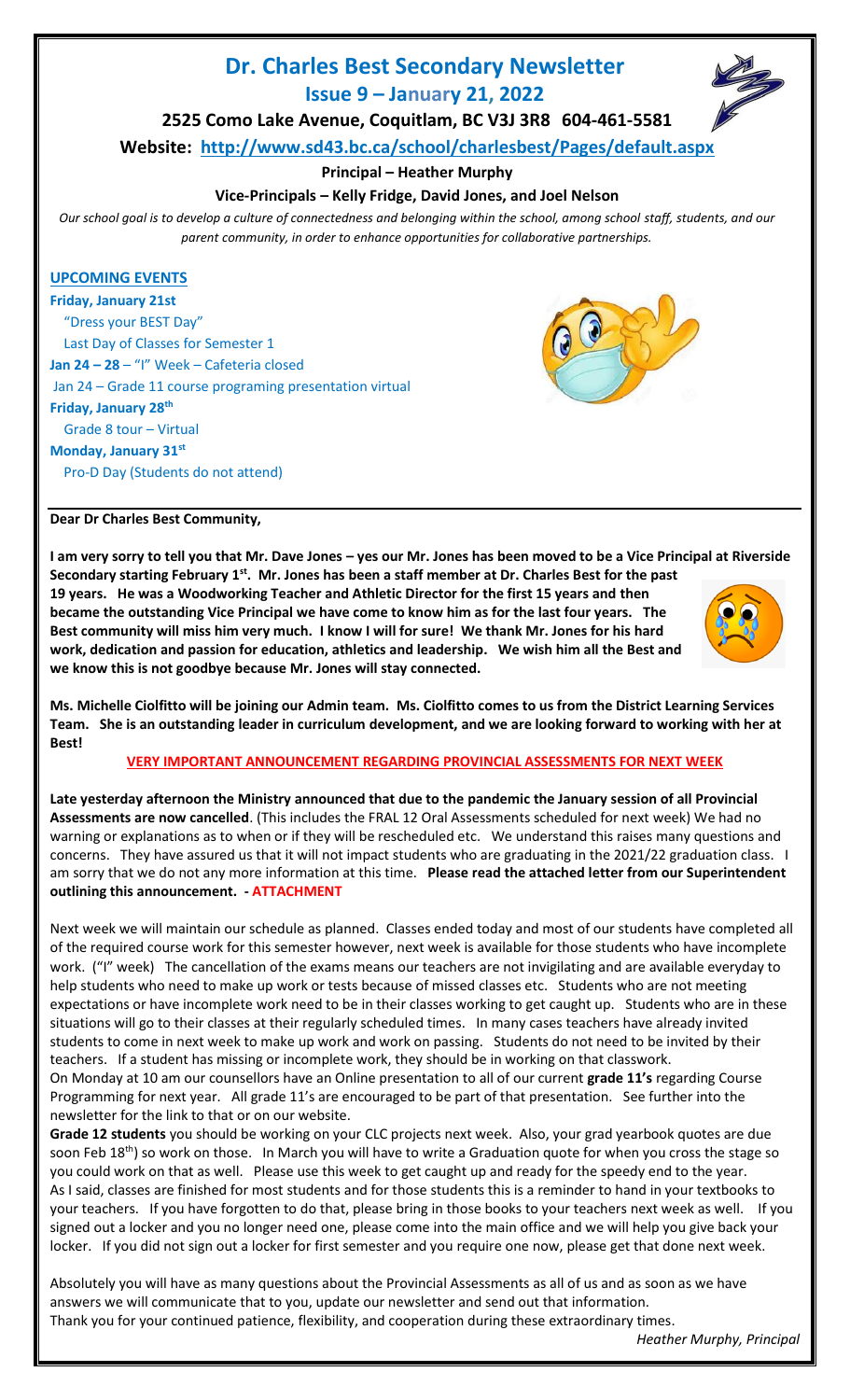| "I" Week Schedule January 24-28 |                                                                        |                                                       |                                               |                                               |                                               |
|---------------------------------|------------------------------------------------------------------------|-------------------------------------------------------|-----------------------------------------------|-----------------------------------------------|-----------------------------------------------|
| Date                            | Monday 24                                                              | Tuesday 25                                            | Wednesday                                     | Thursday                                      | Friday                                        |
|                                 |                                                                        |                                                       | 26                                            | 27                                            | 28                                            |
| AM                              | 10am Gr 11<br>Course<br>Programming<br><b>Presentation on</b><br>Teams | $8:30 - 11:30$ am<br><b>Ace-it Electrical</b><br>exam |                                               |                                               | <b>Gr 8 Virtual Tour</b><br>(Time TBD)        |
| <b>PM</b>                       |                                                                        |                                                       |                                               |                                               |                                               |
| <b>All DAY</b>                  | *** All Grades<br>Make up<br>Assignments/Tests                         | ***All Grades<br>Make up<br>Assignments/Tests         | ***All Grades<br>Make up<br>Assignments/Tests | ***All Grades<br>Make up<br>Assignments/Tests | ***All Grades<br>Make up<br>Assignments/Tests |

# **STUDENT TRANSCRIPT SERVICE**

# **Important information for Graduating Students**

Reminder for all Grade 12 students who have applied to a post-secondary institution! Almost all Canadian schools require applicants to send them their transcript using the **Student Transcript Service (STS)**. This may be in addition to the school requiring you to upload/ send in a current transcript/ self-report. By using this free service, it is guaranteed that post-secondary institutions will automatically receive your final transcript after graduation. Please double-check your school's requirement and the to-do list in your student portal carefully so that you understand the process. How and when transcript information is sent will depend on the school. More inf[o here.](https://www2.gov.bc.ca/gov/content/education-training/k-12/support/transcripts-and-certificates/post-secondary-selection) When using STS please ask yourself if you have included your PEN when applying to post-secondary and if you spelled your name exactly as the Ministry records show. If that's not the case your post-secondary choices may have difficulties connecting your application with your transcript. If you need help, please contact Ms. Kaufmann at the Career Centre.

## **IMMUNIZATION INFORMATION – ATTACHMENT**

## **Grade 9 & 10 Immunizations**

Please find attached a letter to parents regarding Immunizations

Immunizations for grades 9's and 10's will take place on the following days: Tues. Feb 22 – Grade 9's Wed. Feb 23 – Grade 10's Mon. March  $7<sup>th</sup>$  – Grade 9/10 catch up

On February 2<sup>nd,</sup> your child will receive their immunization parent consent form in their block 2 class. Forms must be handed back to their block 2 teacher or dropped office no later than Friday, February 11<sup>th</sup>. Immunizations will run 9am-3pm on each day in the small gym.

# **CLC 12**

CLC 12 will be reported on for the first time with this upcoming report card. The mark is based on these 4 assignments: Capstone Proposal, Vision Board, Community Connections, & Resume/Cover Letter. If you have any questions, please check your Teams advisory or touch base with a CLC teacher.

## **CHALLENGE EXAMS**

**Challenge exams postponed until Saturday February 26th and 27th. Please view the link for more information.** <https://www.deltasd.bc.ca/schools/secondary/challenge-exams/>

# **CAFETERIA**

The café will be closed during "I" week. January 24<sup>th</sup> - 28th

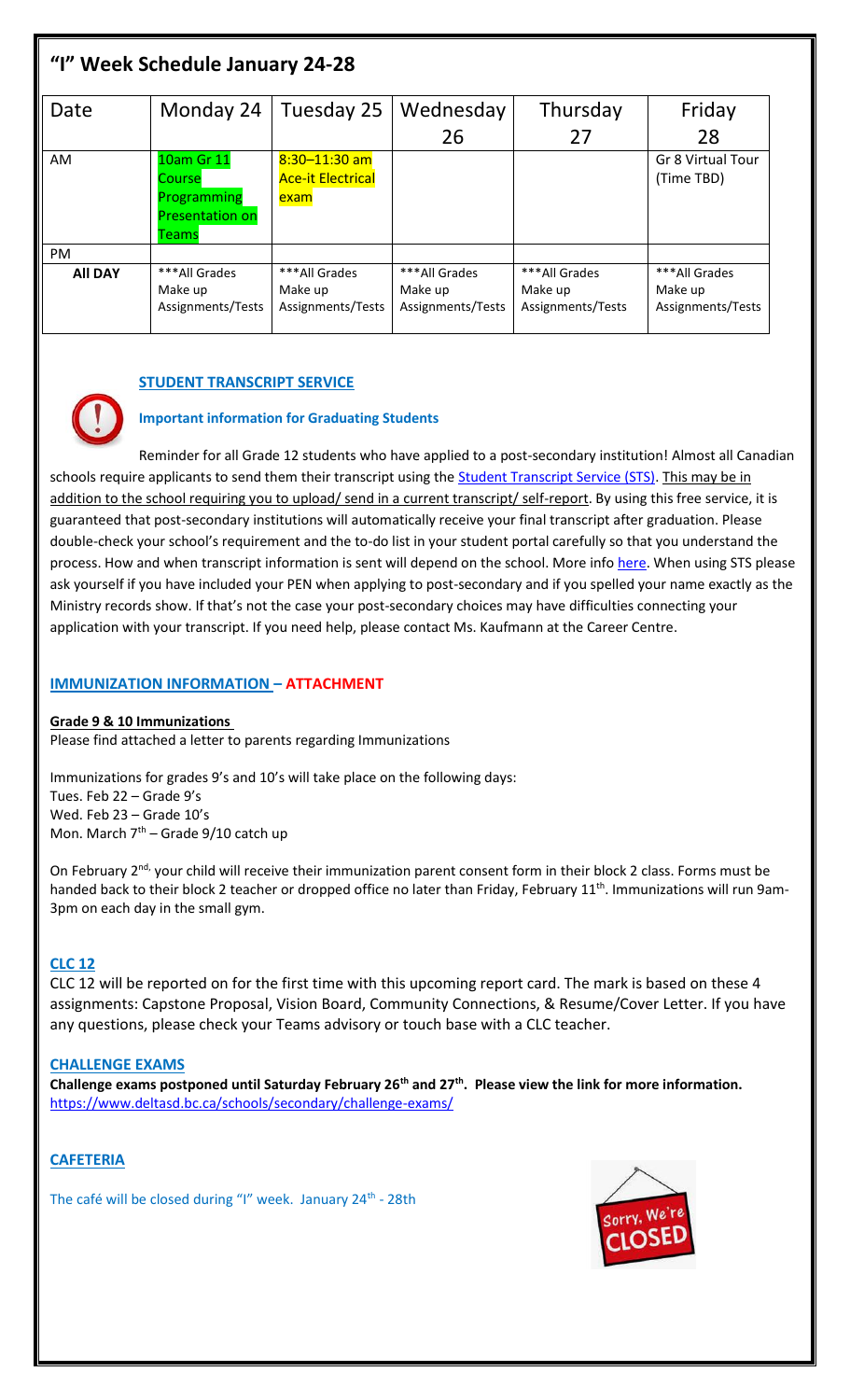## **GRADE 11 STUDENTS PROGRAMING**

The counsellors will have an **IMPORTANT** virtual Programming Presentation on Monday January 24<sup>th</sup> at 10am. This session will deal with course selection and Online Programming for Grade 12 as well as university requirements and graduation. Please attend. You will also be required to have personal meetings with you counsellor (virtually or in person) between February 8<sup>th</sup> and 15<sup>th</sup> to discuss your future plans and course selection. Programming this year will be online between February 21st and 25<sup>th</sup>.

Here is the link to the Grade 11 Presentation on Monday: [https://teams.microsoft.com/l/meetup](https://teams.microsoft.com/l/meetup-join/19%3ameeting_M2FhNDJjMGYtYTYzMi00NzhkLWJmMDktZDQyODA5NTNlNzhk%40thread.v2/0?context=%7b%22Tid%22%3a%22d9658cef-0292-4252-9925-6442de24a44b%22%2c%22Oid%22%3a%2230b58ada-bedd-4f95-a322-7989fb409c5c%22%2c%22IsBroadcastMeeting%22%3atrue%7d&btype=a&role=a)[join/19%3ameeting\\_M2FhNDJjMGYtYTYzMi00NzhkLWJmMDktZDQyODA5NTNlNzhk%40thread.v2/0?context=%7b%22Ti](https://teams.microsoft.com/l/meetup-join/19%3ameeting_M2FhNDJjMGYtYTYzMi00NzhkLWJmMDktZDQyODA5NTNlNzhk%40thread.v2/0?context=%7b%22Tid%22%3a%22d9658cef-0292-4252-9925-6442de24a44b%22%2c%22Oid%22%3a%2230b58ada-bedd-4f95-a322-7989fb409c5c%22%2c%22IsBroadcastMeeting%22%3atrue%7d&btype=a&role=a) [d%22%3a%22d9658cef-0292-4252-9925-6442de24a44b%22%2c%22Oid%22%3a%2230b58ada-bedd-4f95-a322-](https://teams.microsoft.com/l/meetup-join/19%3ameeting_M2FhNDJjMGYtYTYzMi00NzhkLWJmMDktZDQyODA5NTNlNzhk%40thread.v2/0?context=%7b%22Tid%22%3a%22d9658cef-0292-4252-9925-6442de24a44b%22%2c%22Oid%22%3a%2230b58ada-bedd-4f95-a322-7989fb409c5c%22%2c%22IsBroadcastMeeting%22%3atrue%7d&btype=a&role=a) [7989fb409c5c%22%2c%22IsBroadcastMeeting%22%3atrue%7d&btype=a&role=a](https://teams.microsoft.com/l/meetup-join/19%3ameeting_M2FhNDJjMGYtYTYzMi00NzhkLWJmMDktZDQyODA5NTNlNzhk%40thread.v2/0?context=%7b%22Tid%22%3a%22d9658cef-0292-4252-9925-6442de24a44b%22%2c%22Oid%22%3a%2230b58ada-bedd-4f95-a322-7989fb409c5c%22%2c%22IsBroadcastMeeting%22%3atrue%7d&btype=a&role=a)

#### DATES:

**Monday, January 24 th at 10am**: Grade 11 Programming Presentation on Teams

**Tuesday, February 8th – Tuesday February 15th** – Individual meetings with your counsellor. Please book online. Link coming

**Monday February 21st - Friday February 25th** – Online programming at home. Assistance is available after school in the cafeteria if needed

## **GRADE 9 AND 10 PROGRAMING DATES**

Monday, February  $7<sup>th</sup>$  – Grade 10 In class Programming Presentation

Tues., February  $8^{th}$  – Wed., February  $9^{th}$  – Grade 9 In Class programming Presentations

Wednesday, February 9<sup>th</sup> @ 7pm – Grade 9-11 Parent Programming Presentation on Teams Live (invitations will be sent out closer to this date)

Mon., Feb 14<sup>th</sup> - Fri, Feb 18<sup>th</sup> – MyEd Online Portal Open for Grade 9 and 10 course selection from home. Assistance is available in the cafeteria after school if needed.

Mon., Feb 21<sup>st</sup> – Fri., Feb 25<sup>th</sup> - MyEd Online Portal Open for Grade 11 course selection from home. Assistance is available in the cafeteria after school Tues to Thurs if needed.

Students – Please drop off your Course selection sheet in the Counselling Centre or the Office once you have entered your courses.

## **GRADUATION CAP AND GOWN ORDER**

We have several grads who have not yet paid their graduation cap and gown fee. The deadline for payment is Jan 31<sup>st</sup>. If you are having difficulty paying this fee, please contact your child's vice principal to discuss. If your child is **NOT** planning on attending the June 22nd Commencement ceremony, please email Ms. Fridge.

## **AFTERGRAD 2022**

Commencement June 22/2022. All grads must purchase the Cap & Gown Fee of \$60 by going to the school website, Quick Links, Student Fees or click here <https://sd43.schoolcashonline.com/> All outstanding required fees must be clear by January 31<sup>st</sup>, 2022. Due to Covid we must submit our order in early February, so we are guaranteed shipment early June. Don't miss out on this wonderful event. Congrats Class of 2022!

## **YEARBOOK WRITE-UPS**

Attention all Grads! It's time to submit your Yearbook Write-up.

Deadline: Feb. 18, 2022

Yearbook is a time capsule. Write something that relates to your time spent at Dr. Charlese Best Secondary. Do you want to address your friends? Maybe you want to say thank you to some of your teachers, family, or friends? Are you brave enough to predict the future? What would you like your friends to read 20 years from now? Below are some requirements:

- 1. Length: max. 100 words (actual words).
- 2. School appropriate language.

3. No hashtags, email links, etc. You can write them manually in your friends' yearbooks.

4. If the Yearbook teacher doesn't know what it means, he/she won't be able to include it.

# **2022 YEAR BOOKS FOR SALE**

Under 50 left – \$55.00 Purchase at <https://sd43.schoolcashonline.com/>

# **VISITORS**

Reminder that we are NOT to have visitors in the school due to COVID protocols.